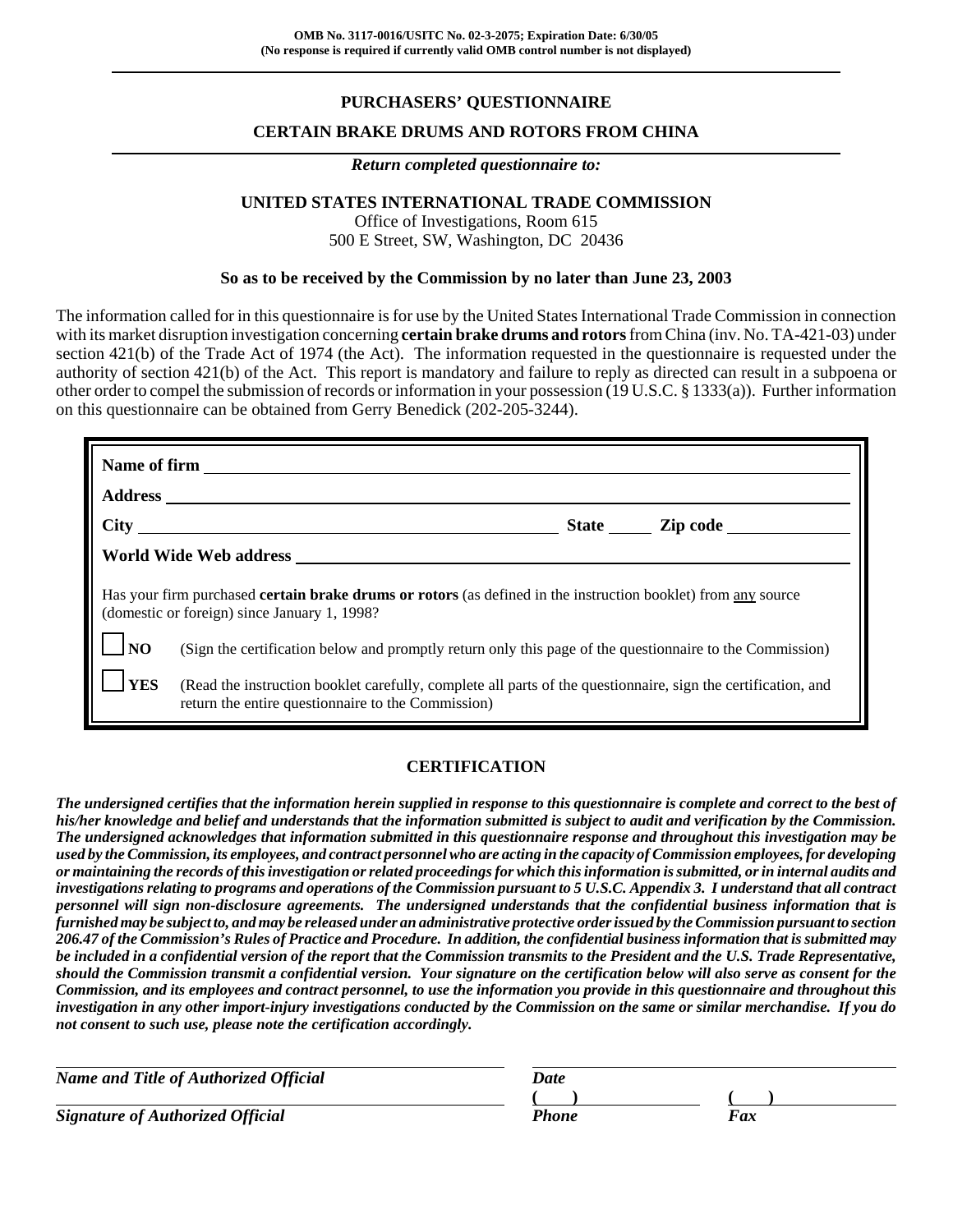## **PART I.--GENERAL QUESTIONS**

The questions in this questionnaire have been reviewed with market participants to ensure that issues of concern are adequately addressed and that data requests are sufficient, meaningful, and as limited as possible. Public reporting burden for this questionnaire is estimated to average 20 hours per response, including the time for reviewing instructions, searching existing data sources, gathering the data needed, and completing and reviewing the questionnaire. Send comments regarding the accuracy of this burden estimate or any other aspect of this collection of information, including suggestions for reducing the burden, to the Office of Investigations, U.S. International Trade Commission, 500 E Street, SW., Washington, DC 20436.

I-1. Please report below the actual number of hours required and the cost to your firm of preparing the reply to this questionnaire and completing the form.

| hours | dollars |
|-------|---------|
|       |         |

I-2. Provide the name and address of establishment(s) covered by this questionnaire (see page 3 of the instruction booklet for reporting guidelines). If your firm is publicly traded, please specify the stock exchange and trading symbol.

|                   | I-3. Is your firm owned, in whole or in part, by any other firm?                                                                                                                                                                                                                                                                                                                     |  |
|-------------------|--------------------------------------------------------------------------------------------------------------------------------------------------------------------------------------------------------------------------------------------------------------------------------------------------------------------------------------------------------------------------------------|--|
|                   |                                                                                                                                                                                                                                                                                                                                                                                      |  |
| $\mathsf{L}$ J No | $\overline{1}$ $\overline{1}$ $\overline{1}$ $\overline{1}$ $\overline{1}$ $\overline{1}$ $\overline{1}$ $\overline{1}$ $\overline{1}$ $\overline{1}$ $\overline{1}$ $\overline{1}$ $\overline{1}$ $\overline{1}$ $\overline{1}$ $\overline{1}$ $\overline{1}$ $\overline{1}$ $\overline{1}$ $\overline{1}$ $\overline{1}$ $\overline{1}$ $\overline{1}$ $\overline{1}$ $\overline{$ |  |

| Firm name | Address                                                                                                                                                                              | Extent of<br>ownership |
|-----------|--------------------------------------------------------------------------------------------------------------------------------------------------------------------------------------|------------------------|
|           |                                                                                                                                                                                      |                        |
|           | Does your firm have any related firms, either domestic or foreign, which are engaged in<br>importing brake drums or rotors from China into the United States or which are engaged in |                        |
| $G_{N_0}$ | exporting brake drums or rotors from China to the United States?<br>$G$ Yes--List the following information.                                                                         |                        |
| Firm name | Address                                                                                                                                                                              | Affiliation            |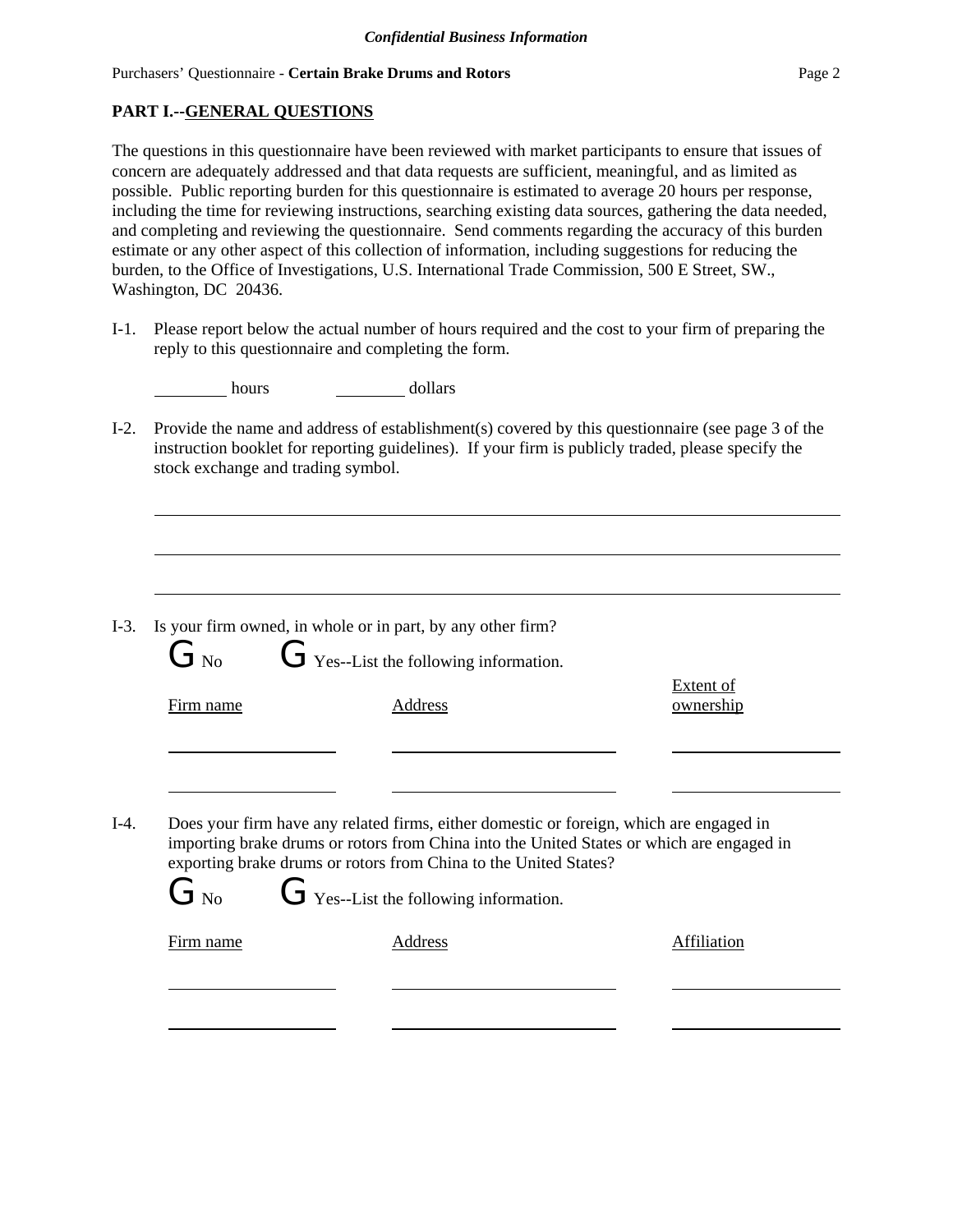# Purchasers' Questionnaire - **Certain Brake Drums and Rotors** Page 3

# **PART I.--GENERAL QUESTIONS--***Continued*

| $I-5.$ | Does your firm have any related firms, either domestic or foreign, which are engaged in the<br>production of brake drums or rotors?<br>$G$ Yes--List the following information.<br>$G_{\text{No}}$ |                                                                                                                                                                                  |             |  |  |  |  |  |  |
|--------|----------------------------------------------------------------------------------------------------------------------------------------------------------------------------------------------------|----------------------------------------------------------------------------------------------------------------------------------------------------------------------------------|-------------|--|--|--|--|--|--|
|        | Firm name                                                                                                                                                                                          | Address                                                                                                                                                                          | Affiliation |  |  |  |  |  |  |
|        | <u> 1989 - Johann Barnett, fransk politiker (d. 1989)</u>                                                                                                                                          | <u> 1989 - Johann Barn, mars ann an t-Amhain an t-Amhain an t-Amhain an t-Amhain an t-Amhain an t-Amhain an t-Amh</u><br><u> 1980 - Johann Barnett, fransk politik (d. 1980)</u> |             |  |  |  |  |  |  |
|        |                                                                                                                                                                                                    | <u> 1989 - John Stein, Amerikaansk politiker (</u>                                                                                                                               |             |  |  |  |  |  |  |
| $I-6.$ | Which of the following best describes your firm as a purchaser of brake drums or rotors (check<br>all that apply)?<br>G Warehouse distributor                                                      |                                                                                                                                                                                  |             |  |  |  |  |  |  |
|        |                                                                                                                                                                                                    | $G_{\text{Jobber}}$                                                                                                                                                              |             |  |  |  |  |  |  |
|        |                                                                                                                                                                                                    | G Retailer of auto parts                                                                                                                                                         |             |  |  |  |  |  |  |
|        |                                                                                                                                                                                                    | $G_{\text{Garge}}$                                                                                                                                                               |             |  |  |  |  |  |  |
|        |                                                                                                                                                                                                    | $G$ Service station                                                                                                                                                              |             |  |  |  |  |  |  |
|        |                                                                                                                                                                                                    | Other (                                                                                                                                                                          |             |  |  |  |  |  |  |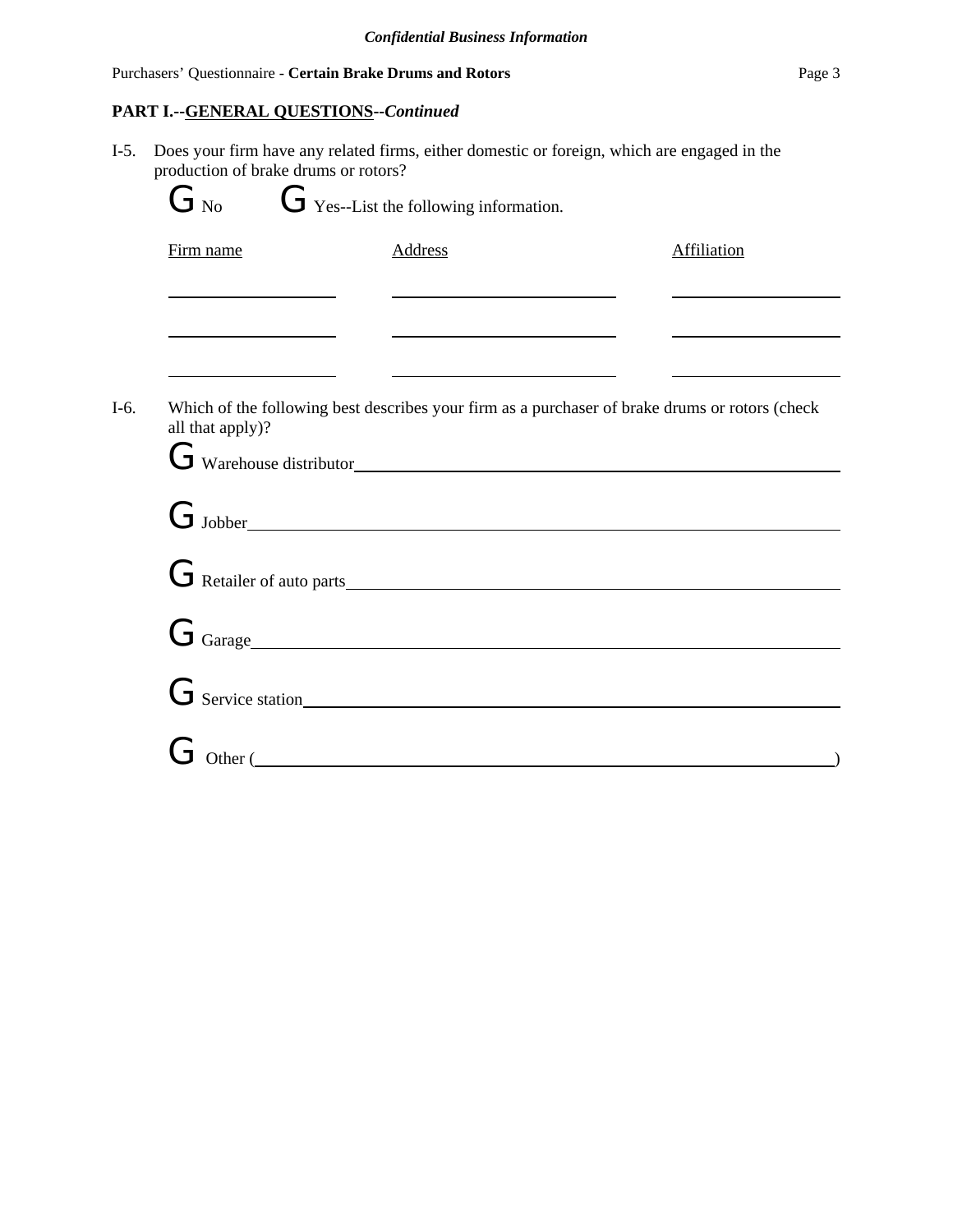## **PART II.--PURCHASES**

II-1. a) Report, as indicated below, your firm's purchases of U.S.-produced certain aftermarket brake drums and rotors DIRECTLY FROM U.S. PRODUCERS and purchases of imported certain aftermarket brake drums and rotors DIRECTLY FROM IMPORTERS OR IMPORTED DIRECTLY BY YOUR FIRM; *all other purchases of certain aftermarket brake drums and rotors are requested in the table on the following page*. Complete a separate page for the brake drums and for the brake rotors. Report delivered values to your firm's U.S. receiving locations.

| Ш |                    | И |                     |
|---|--------------------|---|---------------------|
|   | <b>Brake drums</b> |   | <b>Brake rotors</b> |

| (Quantity in units, value in dollars)                                  |                                           |      |      |      |      |                   |
|------------------------------------------------------------------------|-------------------------------------------|------|------|------|------|-------------------|
| <b>Purchases of certain brake</b><br>drums and rotors produced<br>in-- | 1998                                      | 1999 | 2000 | 2001 | 2002 | Jan.-Mar.<br>2003 |
| <b>UNITED STATES:1</b>                                                 |                                           |      |      |      |      |                   |
| Quantity                                                               |                                           |      |      |      |      |                   |
| Value                                                                  |                                           |      |      |      |      |                   |
| CHINA:2                                                                |                                           |      |      |      |      |                   |
| Quantity                                                               |                                           |      |      |      |      |                   |
| Value                                                                  |                                           |      |      |      |      |                   |
| <b>ALL OTHER COUNTRIES:3</b>                                           |                                           |      |      |      |      |                   |
| Quantity                                                               |                                           |      |      |      |      |                   |
| Value                                                                  |                                           |      |      |      |      |                   |
|                                                                        | $1$ Please identify the U.S. producer(s): |      |      |      |      |                   |
| <sup>2</sup> Please identify the U.S. importer(s): ______              |                                           |      |      |      |      |                   |
| <sup>3</sup> Please identify the country(ies): ______                  |                                           |      |      |      |      |                   |
|                                                                        |                                           |      |      |      |      |                   |

(Check one box for each page)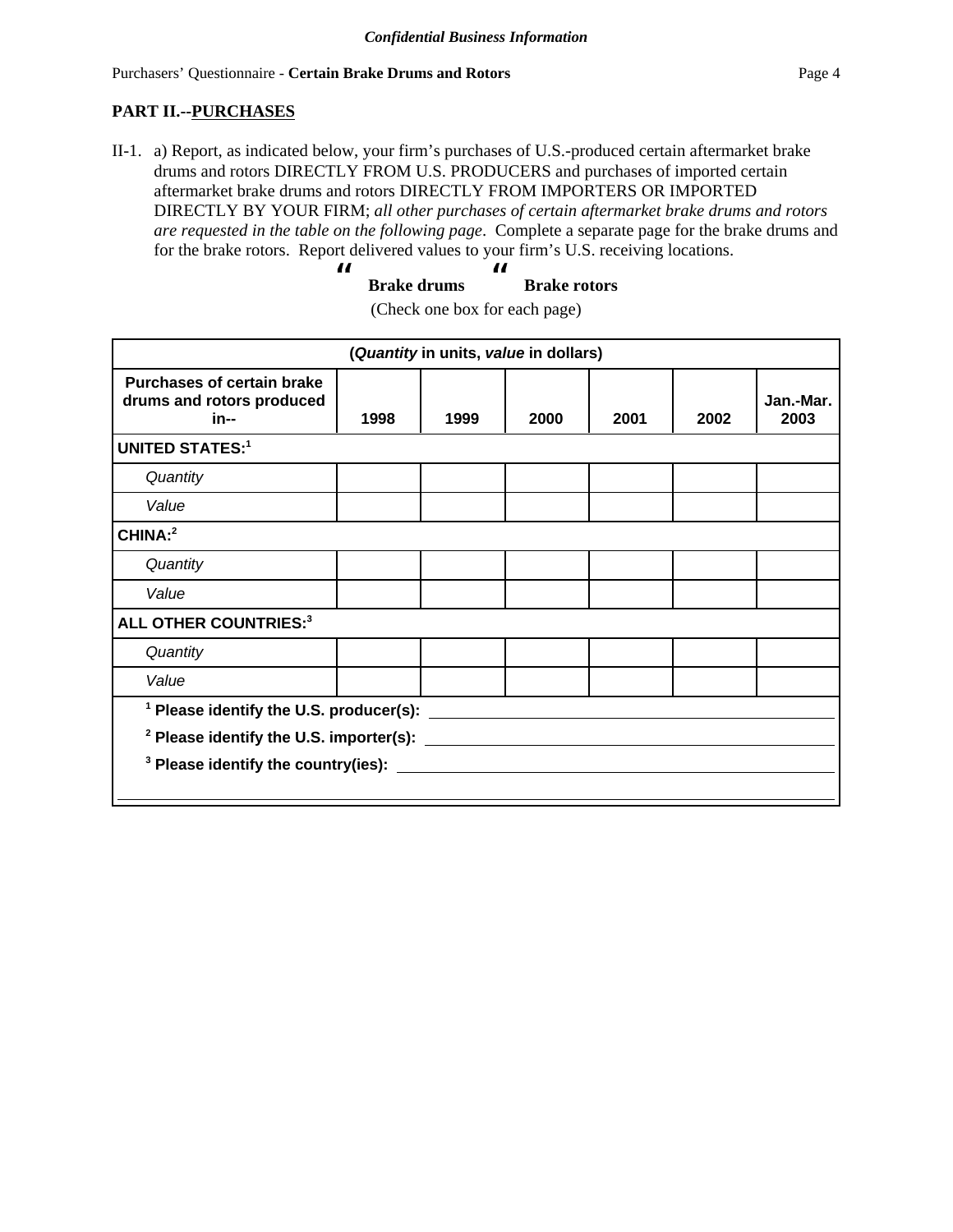# **PART II.--PURCHASES**

II-1. b) Report, as indicated below, your firm's purchases of U.S.-produced certain aftermarket brake drums and rotors FROM SUPPLIERS OTHER THAN U.S. PRODUCERS and purchases of imported certain aftermarket brake drums and rotors FROM SUPPLIERS OTHER THAN IMPORTERS OR YOUR DIRECT IMPORTS; *purchases of certain aftermarket brake drums and rotors directly from U.S. producers and importers or imported by your firm were requested in the table on the previous page*. Complete a separate page for the brake drums and for the brake rotors. Report delivered values to your firm's U.S. receiving locations.

$$
u B make drums B rate rotors
$$

| (Check one box for each page) |  |  |  |  |  |
|-------------------------------|--|--|--|--|--|
|-------------------------------|--|--|--|--|--|

| (Quantity in units, value in dollars)                                  |                                                                                                                                          |      |      |      |      |                   |  |
|------------------------------------------------------------------------|------------------------------------------------------------------------------------------------------------------------------------------|------|------|------|------|-------------------|--|
| <b>Purchases of certain brake</b><br>drums and rotors produced<br>in-- | 1998                                                                                                                                     | 1999 | 2000 | 2001 | 2002 | Jan.-Mar.<br>2003 |  |
| <b>UNITED STATES:1</b>                                                 |                                                                                                                                          |      |      |      |      |                   |  |
| Quantity                                                               |                                                                                                                                          |      |      |      |      |                   |  |
| Value                                                                  |                                                                                                                                          |      |      |      |      |                   |  |
| CHINA:2                                                                |                                                                                                                                          |      |      |      |      |                   |  |
| Quantity                                                               |                                                                                                                                          |      |      |      |      |                   |  |
| Value                                                                  |                                                                                                                                          |      |      |      |      |                   |  |
| <b>ALL OTHER COUNTRIES:3</b>                                           |                                                                                                                                          |      |      |      |      |                   |  |
| Quantity                                                               |                                                                                                                                          |      |      |      |      |                   |  |
| Value                                                                  |                                                                                                                                          |      |      |      |      |                   |  |
|                                                                        | $1$ Please identify the U.S. supplier(s):<br><sup>2</sup> Please identify the U.S. supplier(s):<br>$3$ Please identify the country(ies): |      |      |      |      |                   |  |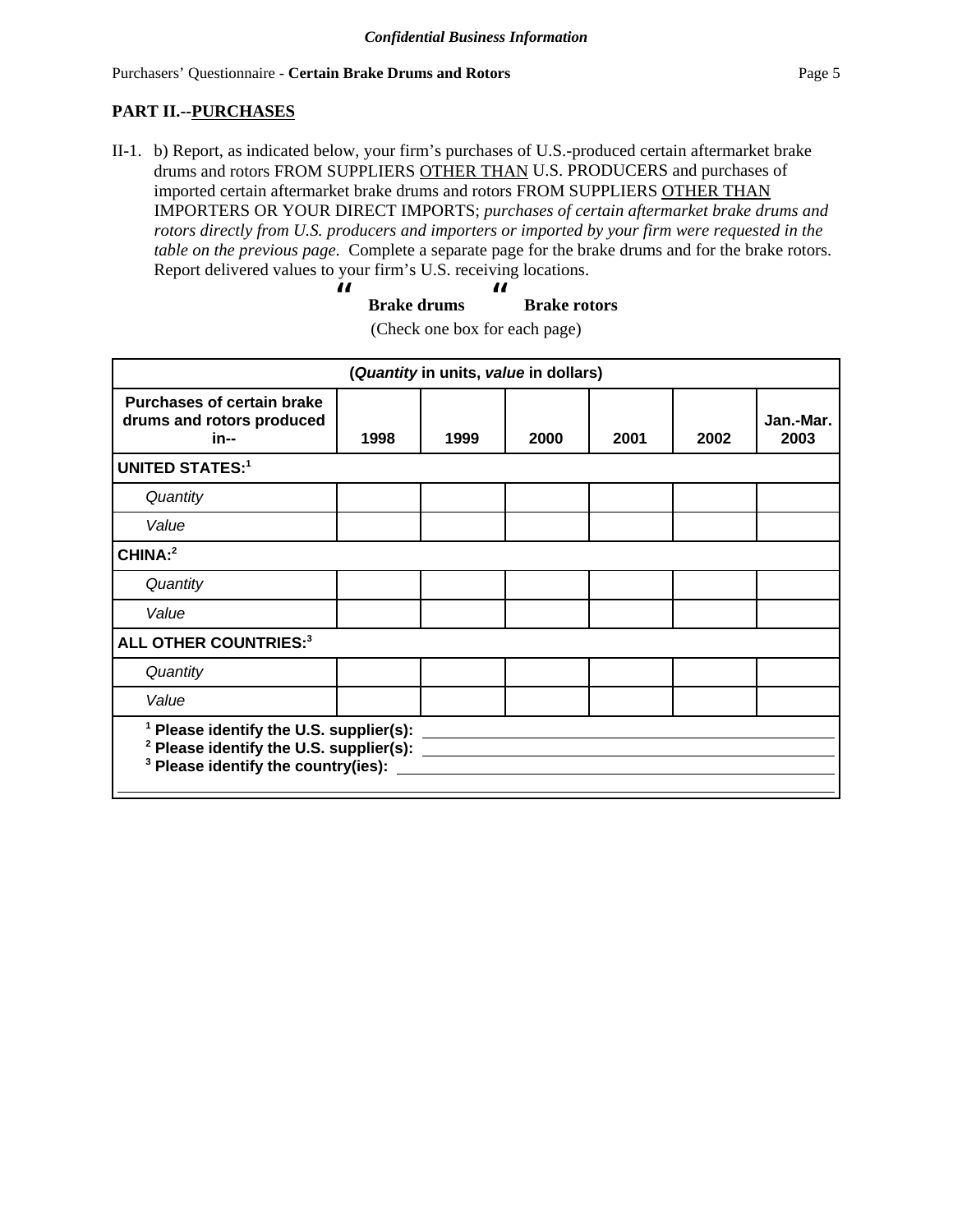#### Purchasers' Questionnaire - **Certain Brake Drums and Rotors Page 6 Page 6 Page 6**

## **PART II.--PURCHASES--***Continued*

II-2. If the relative shares of your firm's total purchases of brake drums or rotors from different sources (both domestic and foreign) have changed in the last five years, please list the country, state whether the relative share from that country has increased or decreased, and state the reason.

| <b>Country</b> | Increase/decrease | Reason |
|----------------|-------------------|--------|
|                |                   |        |
|                |                   |        |
|                |                   |        |
|                |                   |        |
|                |                   |        |
|                |                   |        |

- II-3. If your firm has purchased brake drums or rotors from only one source, please explain the reasons for doing so.
- II-4. Please report your end-of-the-year inventories of certain aftermarket brake drums and certain aftermarket brake rotors from all sources combined. If your firm maintains inventories on other than a calendar year basis (i.e., end of a fiscal year), please note the inventory date.

Brake drums:

| Year                      | 1998 | 1999 | 2000 | 2001 | 2002 |
|---------------------------|------|------|------|------|------|
| <b>Date</b>               |      |      |      |      |      |
| <b>Inventory in units</b> |      |      |      |      |      |

Brake rotors:

| Year                      | 1998 | 1999 | 2000 | 2001 | 2002 |
|---------------------------|------|------|------|------|------|
| Date                      |      |      |      |      |      |
| <b>Inventory in units</b> |      |      |      |      |      |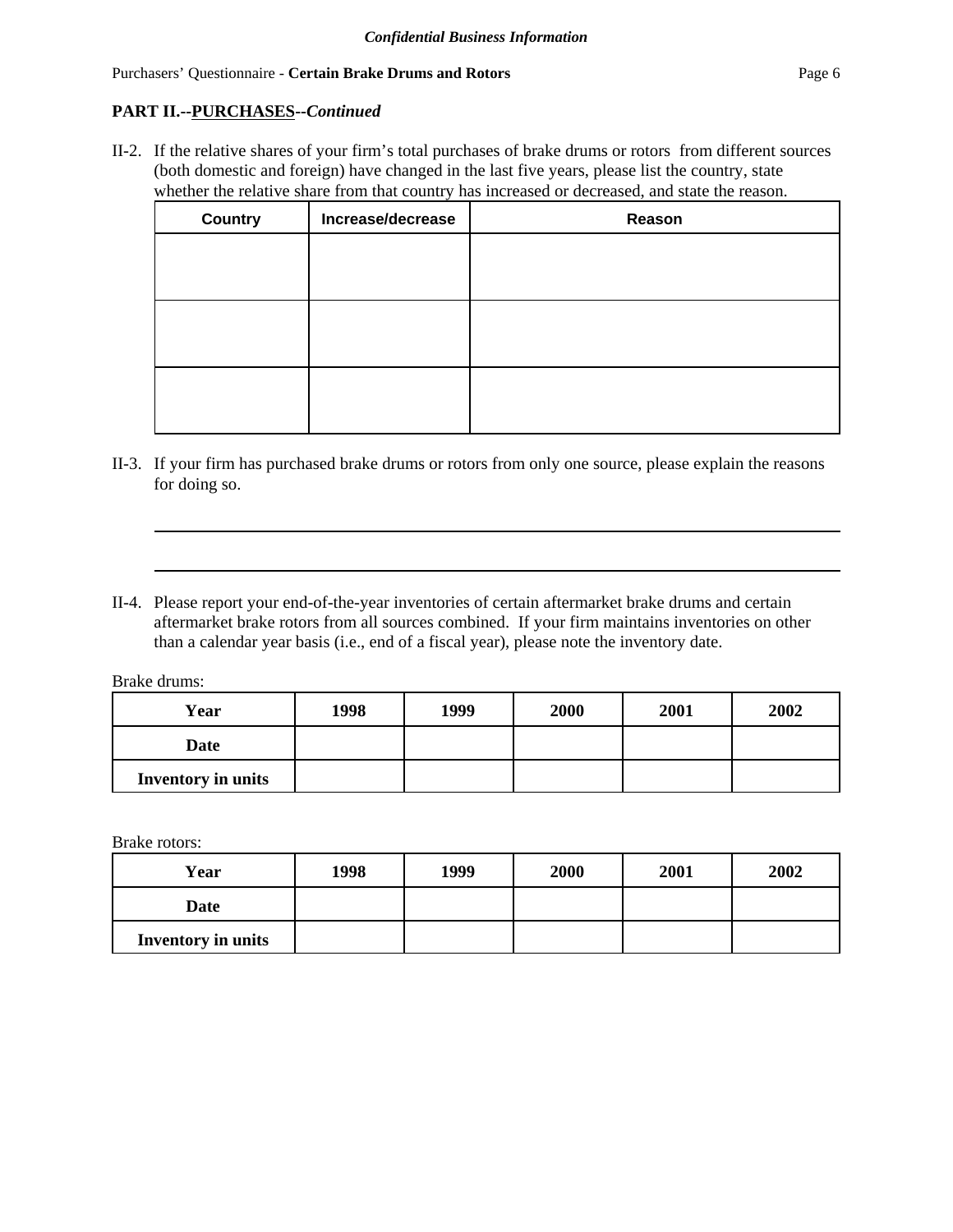## **PART III.--MARKET CHARACTERISTICS AND PURCHASING PRACTICES**

III-1. Are you aware whether the brake drums or rotors you are purchasing are U.S.-produced or imported?

|          |                              |        |                                                             | G Always G Usually G Sometimes G Never                                                                                                                                                 |
|----------|------------------------------|--------|-------------------------------------------------------------|----------------------------------------------------------------------------------------------------------------------------------------------------------------------------------------|
| $III-2.$ |                              |        |                                                             | Do you know the manufacturer of the brake drums or rotors that you purchase?                                                                                                           |
|          |                              |        |                                                             | G Always G Usually G Sometimes G Never                                                                                                                                                 |
| $III-3.$ | goods you supply them?       |        |                                                             | To your knowledge, are your buyers aware of and/or interested in the country of origin of the                                                                                          |
|          |                              |        |                                                             | G Always G Usually G Sometimes G Never                                                                                                                                                 |
| $III-4.$ |                              |        | a) How frequently do you make purchases (circle one)?       |                                                                                                                                                                                        |
|          | Daily                        |        |                                                             | Weekly Monthly Other (                                                                                                                                                                 |
|          |                              |        | b) How frequently do you receive shipments (circle one)?    |                                                                                                                                                                                        |
|          | Daily                        | Weekly |                                                             | Monthly Other (                                                                                                                                                                        |
| $III-5.$ |                              |        |                                                             | How many suppliers do you generally contact before making a purchase?                                                                                                                  |
| III-6.   |                              |        | How frequently do you vary purchase volumes based on price? |                                                                                                                                                                                        |
| $III-7.$ |                              |        |                                                             | If you have changed suppliers within the last 5 years, please list the supplier, indicate whether the<br>firm was added or dropped as a supplier, and give the reasons for the change. |
|          |                              |        |                                                             |                                                                                                                                                                                        |
| III-8.   | the last 5 years?            |        |                                                             | Are you aware of any new suppliers, either foreign or domestic, that have entered the market in                                                                                        |
|          | $\mathrm{G}_{\,\mathrm{No}}$ |        |                                                             | $\triangleright$ Yes--Please identify the firms and indicate how you become aware of them.                                                                                             |
|          |                              |        |                                                             |                                                                                                                                                                                        |
|          |                              |        |                                                             |                                                                                                                                                                                        |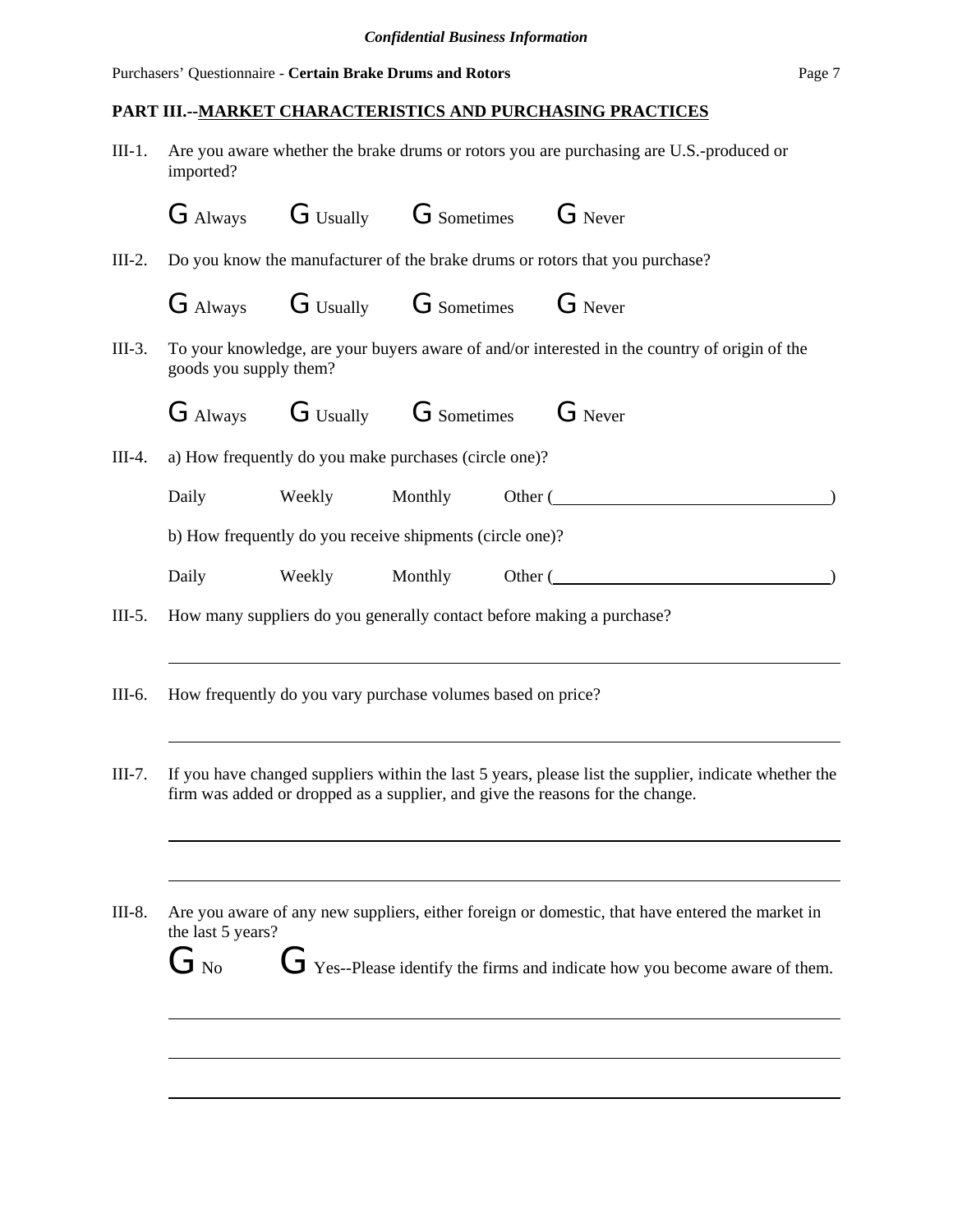# **PART III.--MARKET CHARACTERISTICS AND PURCHASING PRACTICES--***Continued*

| III-9. | What characteristics does your firm consider when determining the quality of a supplier's certain<br>aftermarket brake drums or rotors?                                                                                                                                                                                                                                                  |
|--------|------------------------------------------------------------------------------------------------------------------------------------------------------------------------------------------------------------------------------------------------------------------------------------------------------------------------------------------------------------------------------------------|
|        | III-10. Please list, in descending order of their importance, the three major factors generally considered<br>by your firm in deciding from whom to purchase brake drums or rotors for any one order<br>(examples include current availability, extension of credit, prearranged contracts, price, quality of<br>product, range of supplier's product line, traditional supplier, etc.). |
|        | $1.$ $\overline{\phantom{a}}$                                                                                                                                                                                                                                                                                                                                                            |
|        |                                                                                                                                                                                                                                                                                                                                                                                          |
|        |                                                                                                                                                                                                                                                                                                                                                                                          |
|        | Other factors or comments:                                                                                                                                                                                                                                                                                                                                                               |
|        |                                                                                                                                                                                                                                                                                                                                                                                          |
|        | III-11. How often does your firm purchase brake drums or rotors, that are of the same specification, on<br>the basis of those offered at the lowest price?                                                                                                                                                                                                                               |
|        | G Always G Usually G Sometimes G Never                                                                                                                                                                                                                                                                                                                                                   |
|        | III-12. Since 1998, how frequently has the price of the brake drums or rotors you are purchasing<br>changed?                                                                                                                                                                                                                                                                             |
|        |                                                                                                                                                                                                                                                                                                                                                                                          |
|        | III-13. Of the total cost of the brake drums or rotors that your firm purchases, approximately what<br>percent is accounted for by U.S. inland transportation costs (please answer separately for each of<br>your sources)?                                                                                                                                                              |
|        | percent                                                                                                                                                                                                                                                                                                                                                                                  |
|        | percent                                                                                                                                                                                                                                                                                                                                                                                  |
|        | III-14. Briefly describe the factors that are considered when qualifying a new supplier (e.g., quality of<br>product, reliability of supplier, etc.) and estimate the time it takes to qualify a new supplier.                                                                                                                                                                           |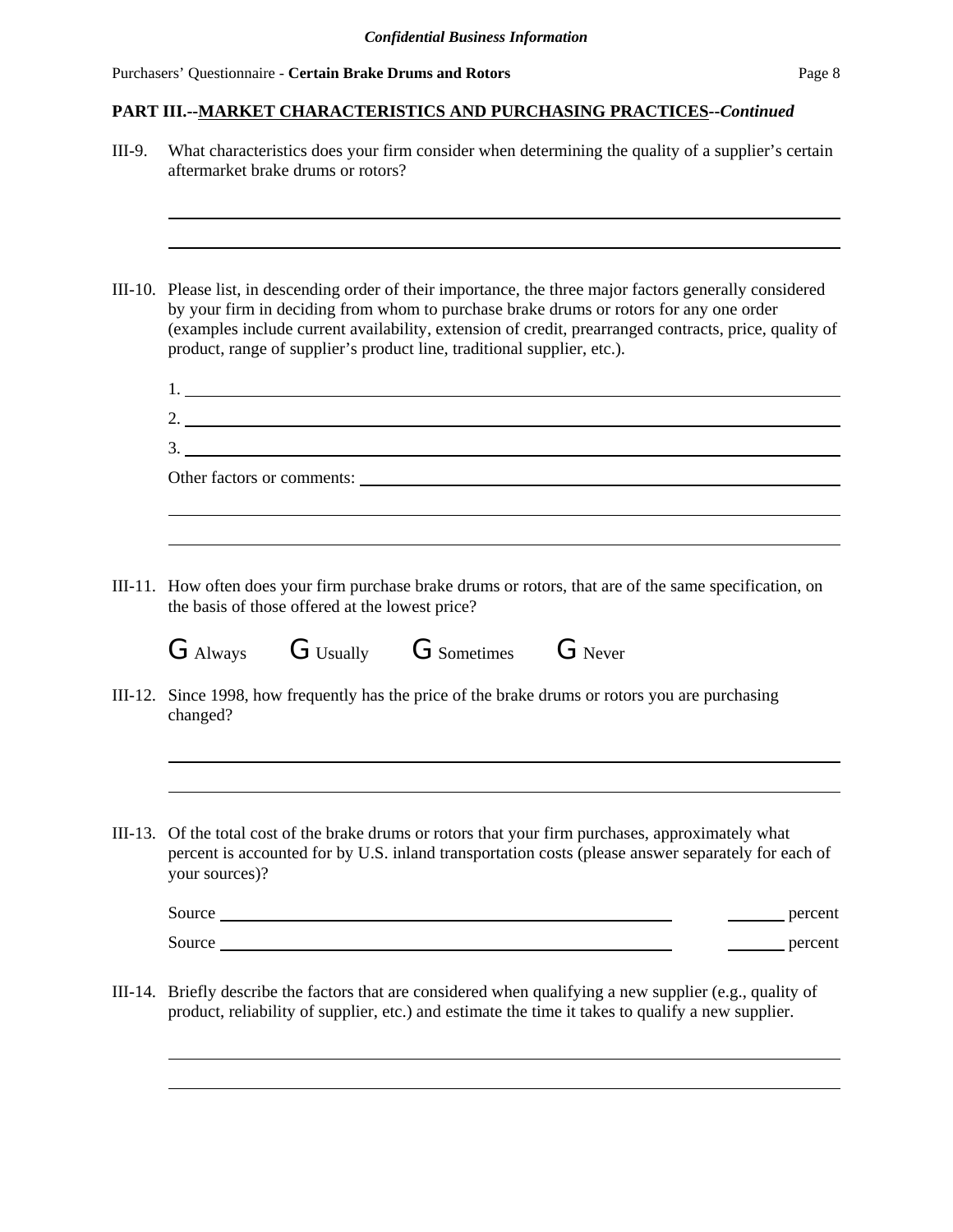### **PART IV.--COMPARISONS BETWEEN IMPORTED AND U.S.-PRODUCED CERTAIN AFTERMARKET BRAKE DRUMS AND ROTORS**

IV-1. Please indicate the countries of origin for the certain aftermarket brake drums or rotors for which your firm has actual marketing/pricing knowledge.

| and other countries. |                                                      |                                                    | used in the same applications? Please answer for all country combinations you are familiar with<br>(as indicated in your response to the first question in Part IV), including the United States, China |
|----------------------|------------------------------------------------------|----------------------------------------------------|---------------------------------------------------------------------------------------------------------------------------------------------------------------------------------------------------------|
|                      | $\overline{\phantom{a}}$ vs $\overline{\phantom{a}}$ | $G_{\text{Yes}}$                                   | $G_{\text{No}-\text{Please explain below.}}$                                                                                                                                                            |
|                      |                                                      | $G_{\text{Yes}}$                                   | $G_{\text{No}-\text{Please explain below}}$ .                                                                                                                                                           |
|                      | <b>VS</b>                                            |                                                    |                                                                                                                                                                                                         |
|                      |                                                      |                                                    |                                                                                                                                                                                                         |
|                      |                                                      | AIMCO model number used on the same motor vehicle? | b) Are imported and domestically produced certain aftermarket brake drums or rotors of the same                                                                                                         |
|                      | $\overline{\text{VS}}$                               | $G_{\text{Yes}}$                                   | $G_{\text{No}-\text{Please explain below.}}$                                                                                                                                                            |

IV-3. Are certain types/sizes of brake drums or rotors available from only a single source (domestic or foreign, including China and other countries)?

 $G_{\text{No}}$   $G_{\text{Yes-Please identity the source and the type/size.}$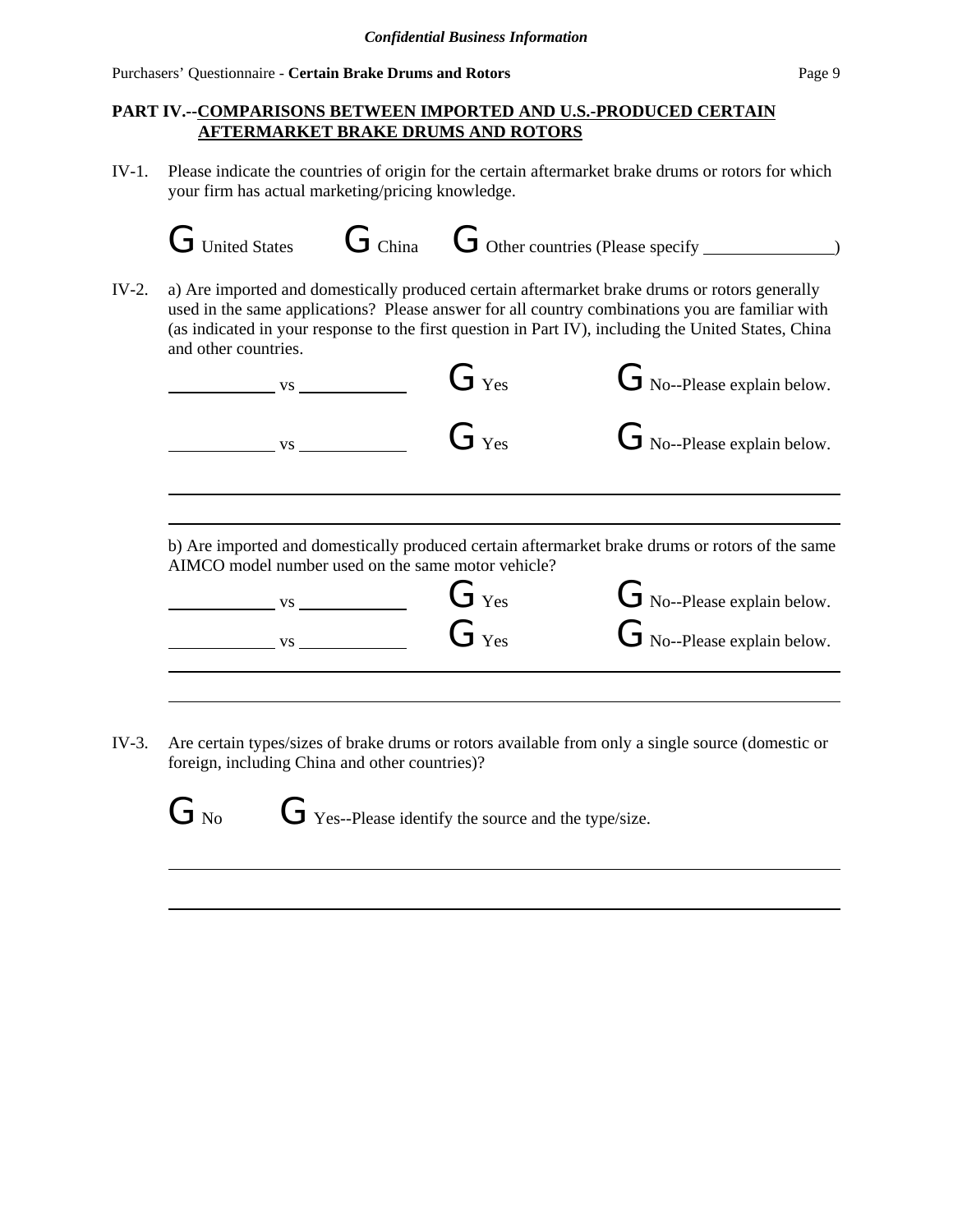### **PART IV.--COMPARISONS BETWEEN IMPORTED AND U.S.-PRODUCED CERTAIN AFTERMARKET BRAKE DRUMS AND ROTORS–***Continued*

IV-4. For the factors listed below, please rate how certain aftermarket brake drums or rotors produced in each country you identified in your response to the first question in Part IV compares with brake drums or rotors produced in each of the other countries you identified (including the United States, China, and other countries). Copy this page as necessary to cover all possible country combinations and please attach any comments you care to make concerning your responses, especially in comparisons where you rate product from one country superior or inferior to product from another.

|                                         | _compared to    |                   |                 |
|-----------------------------------------|-----------------|-------------------|-----------------|
| (specify country)                       |                 | (specify country) |                 |
|                                         | <b>SUPERIOR</b> | <b>COMPARABLE</b> | <b>INFERIOR</b> |
| Availability                            |                 |                   |                 |
| Delivery terms                          |                 |                   |                 |
| Delivery time                           |                 |                   |                 |
| Discounts offered                       |                 |                   |                 |
| Lower price $1, \ldots, \ldots, \ldots$ |                 |                   |                 |
| Minimum qty requirements                |                 |                   |                 |
| Packaging                               |                 |                   |                 |
| Product consistency                     |                 |                   |                 |
| Product quality                         |                 |                   |                 |
| Product range                           |                 |                   |                 |
| Reliability of supply                   |                 |                   |                 |
| Technical support/service               |                 |                   |                 |
| Transportation network                  |                 |                   |                 |
| U.S. transportation costs               |                 |                   |                 |
| Other (specify):                        |                 |                   |                 |
| <u>.</u>                                |                 |                   |                 |

<sup>&</sup>lt;sup>1</sup> A rating of "superior" means that the price is generally lower. For example, if you report United States compared to China and check "superior", this means that you rate the U.S. price as generally lower than the Chinese price. Conversely, if you were to check "inferior" in this example, you would be rating the U.S. price as being generally higher than the Chinese price.